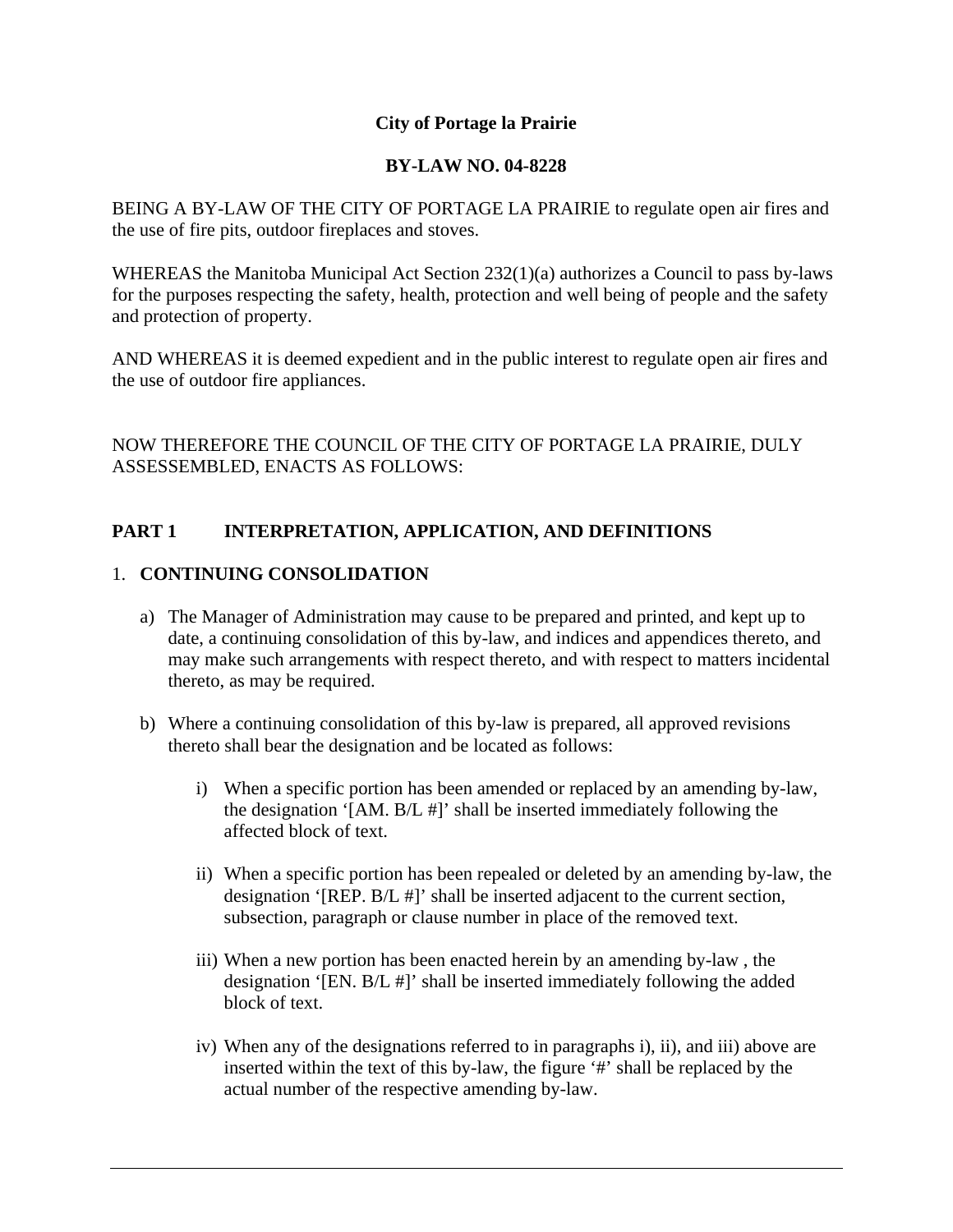v) Where more than one clause, paragraph, or subsection of any particular section is affected by the same amending by-law, the designation may be placed at the end of each clause, paragraph, or subsection so affected or, at the left aligned margin of the paragraph, subsection, or section so affected, whichever is deemed to have more clarity in each particular instance.

# 2. **LIST OF SCHEDULES**

Attached to and forming part of this by-law are the following schedules:

- Schedule "A" Open Air Fire Permit Application
- Schedule "B" Approved Outdoor Burning Appliance Permit

# 3. **AMENDMENT OF SCHEDULES**

Council may from time to time, by resolution, amend each and every schedule attached to this By-Law.

# 4. **CITATION**

This by-law shall be known as "**The City of Portage la Prairie Open Air Fire By-Law**".

# 5. **DEFINITIONS**

In this by-law:

- a) **"Acceptable Fire Pit"** means an outdoor receptacle that meets the following specifications:
	- i) a minimum of 3 metres (10 feet) clearance, measured from the nearest fire pit edge, is maintained from buildings, property lines, or other combustible material; and
	- ii) a spark arrestor mesh screen with openings no larger than 1.25 cm (.5 inches) and constructed of expanded metal (or equivalent non-combustible material) is used to cover the fire pit opening in a manner sufficient to contain and reduce the hazards of airborne sparks; and
	- iii) the fire pit height does not exceed .5 metres (20 inches) when measured from the surrounding grade to the top of the pit opening; and
	- iv) the fire pit opening does not exceed 1 metre (40 inches) in width or in diameter when measured between the widest points or outside edges; and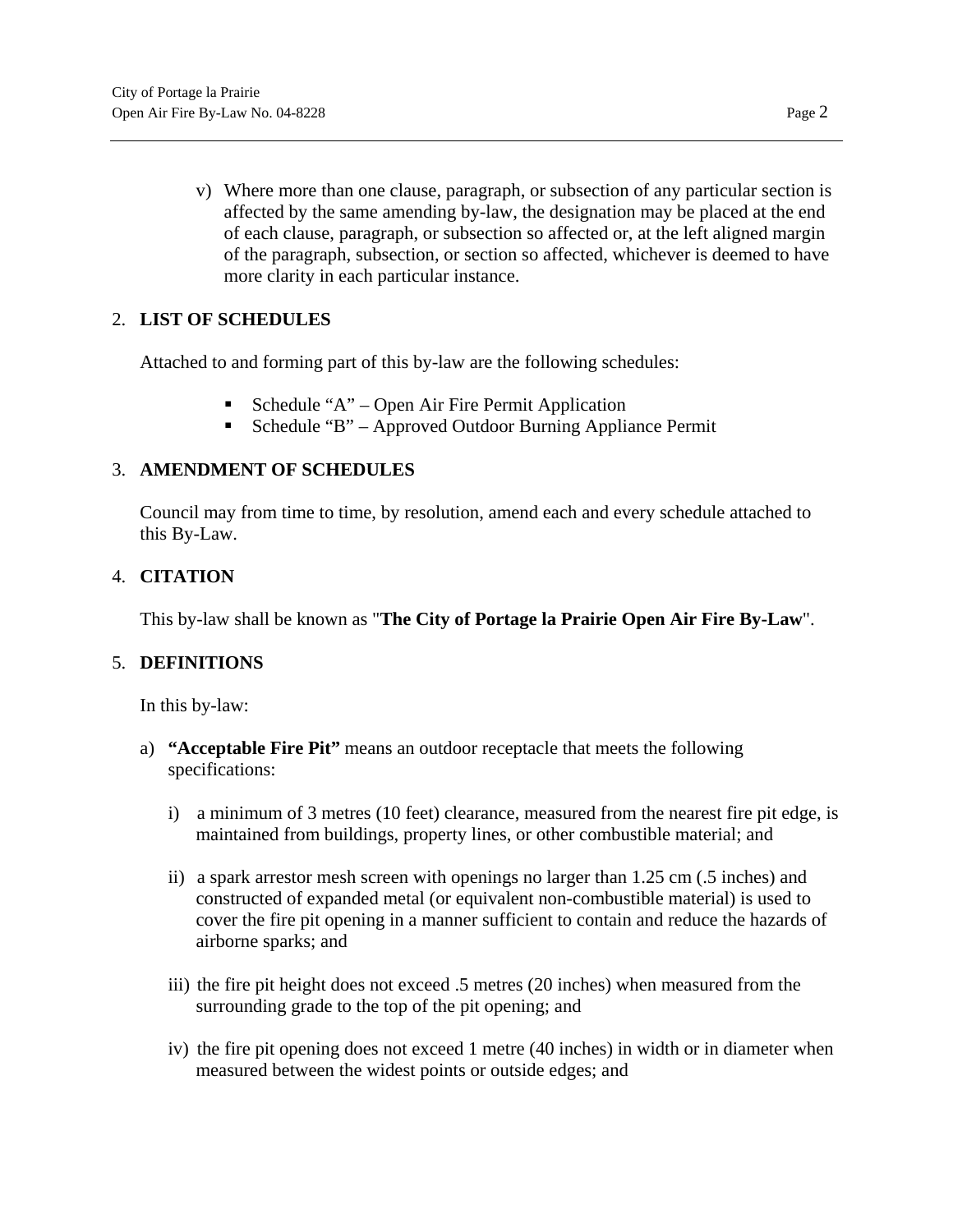- v) the fire pit installation has enclosed sides made from bricks, concrete blocks, heavy gauge metal, or other non-combustible materials acceptable to the Fire Chief or his designate; and
- vi) clearance around the bottom of the fire pit shall be a minimum of .4 metres (16 inches); and
- vii) the fire pit shall not be used to burn prohibited debris.
- b) **"Acceptable Fireplace and Stove"** means an outdoor receptacle that meets the following specifications:
	- i) a minimum of 3 metres (10 feet) clearance measured from the nearest fireplace edge is maintained from buildings, property lines, or other combustible material; and
	- ii) the fireplace is constructed of materials that are heat and flame resistant; and
	- iii) the fireplace is equipped with a secured chimney that is not less than 2.5 metres (8) feet) in height when measured from the base of the fire burning area; and
	- iv) the fireplace chimney is equipped with a regulation screen no larger than 1.25 cm (.5 inches) and constructed of expanded metal (or equivalent non-combustible materials) and is designed to contain and reduce the hazards of airborne sparks; and
	- v) the base of the fire burning area is not less than .3 metres (12 inches) above the surrounding grade; and
	- vi) the base of the fire burning appliance shall be placed upon a non-combustible surface such as earth, concrete, metal or other non-combustible materials acceptable to the Fire Chief or his designate; and
	- vii) the fire chamber does not exceed .8 metres (30 inches) in width, and is at least .4 metres (16 inches) but no more than .6 metres (24 inches) in depth.
	- viii) outdoor solid fuel appliances shall be located on a flat level and non-combustible base clear of overhangs such as roofs, tree branches and utility and hydro wires.
	- ix) The fireplace or stove shall not be used to burn prohibited debris.
- c) **"Approved Outdoor Burning Appliance Permit"** means the permit to burn in an approved outdoor appliance, issued by Emergency Services in accordance with this bylaw.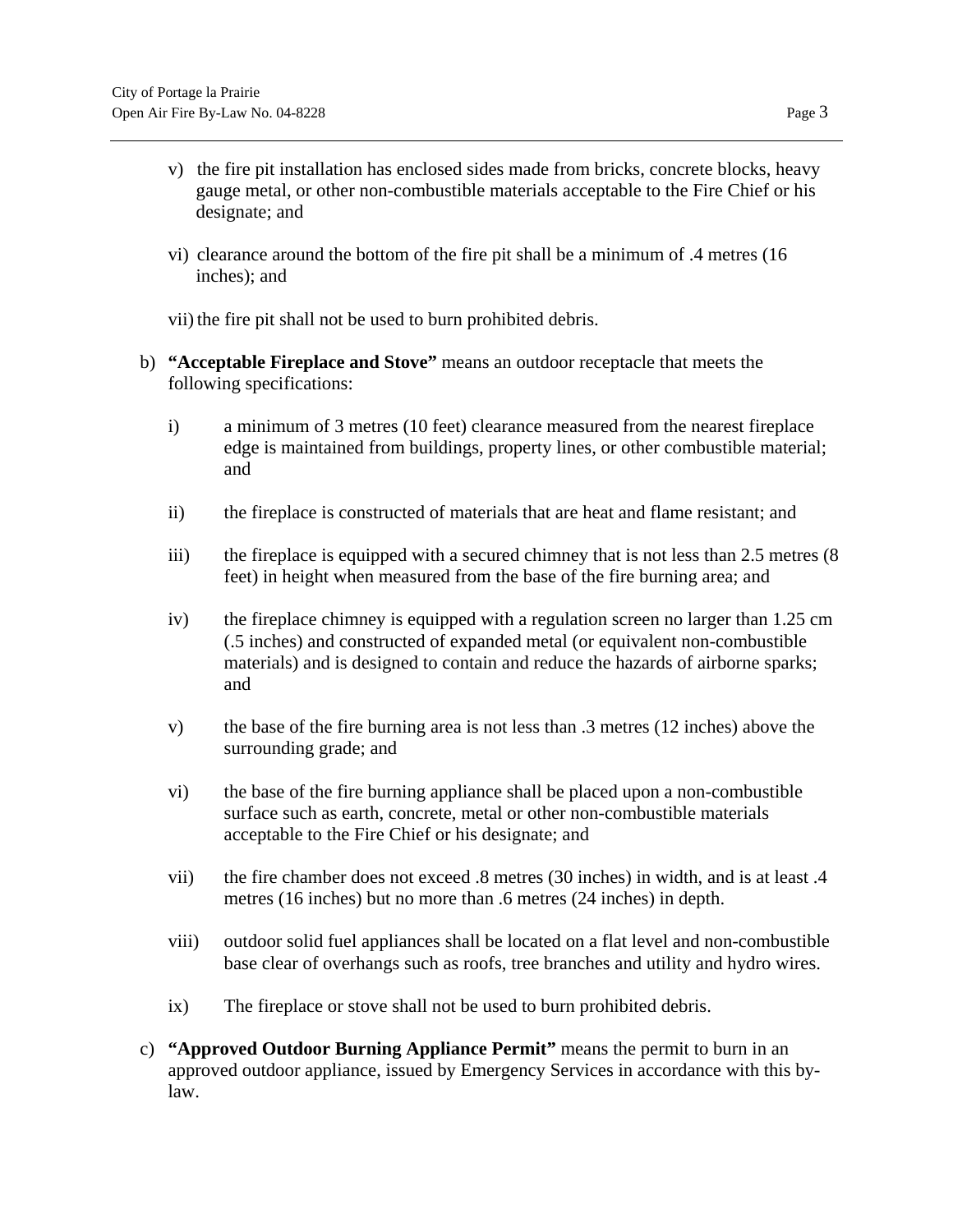- d) **"Burnable Debris"** means materials other than Prohibited Debris burned in accordance with the Permit and all applicable statutes and by-laws, including but not limited to materials such as: charcoal and cut or seasoned wood.
- e) **"Cheminea"** means a one piece manufactured outdoor burning appliance constructed of cast metal, clay or similar material.
- f) **"City"** means the City of Portage la Prairie.
- g) **"Emergency Services"** means the City of Portage la Prairie Emergency Services Department.
- h) **"Fire Chief"** means the Fire Chief for the City and anyone acting or authorized to act on his behalf.
- i) **"Open Air Fire Permit"** means the permit to burn issued by the Emergency Services in accordance with this by-law.
- j) **"Portable Barbecuing Appliance"** means any appliance sold or constructed for the purpose of cooking food outdoors, normally fuelled by liquefied petroleum gas (LPG), natural gas, compressed briquettes or charcoal.
- k) **"Prohibited Debris"** means any inflammable waste that, when burned, may result in the release to the atmosphere dense smoke, offensive odours or toxic substances as defined in any applicable statutes and by-laws including but not limited to non-wooden material, tires, used oil and household refuse.
- l) **"Solid Fuel"** means any solid or organic, consumable fuel such as briquettes, mesquite, charcoal or cut and seasoned wood.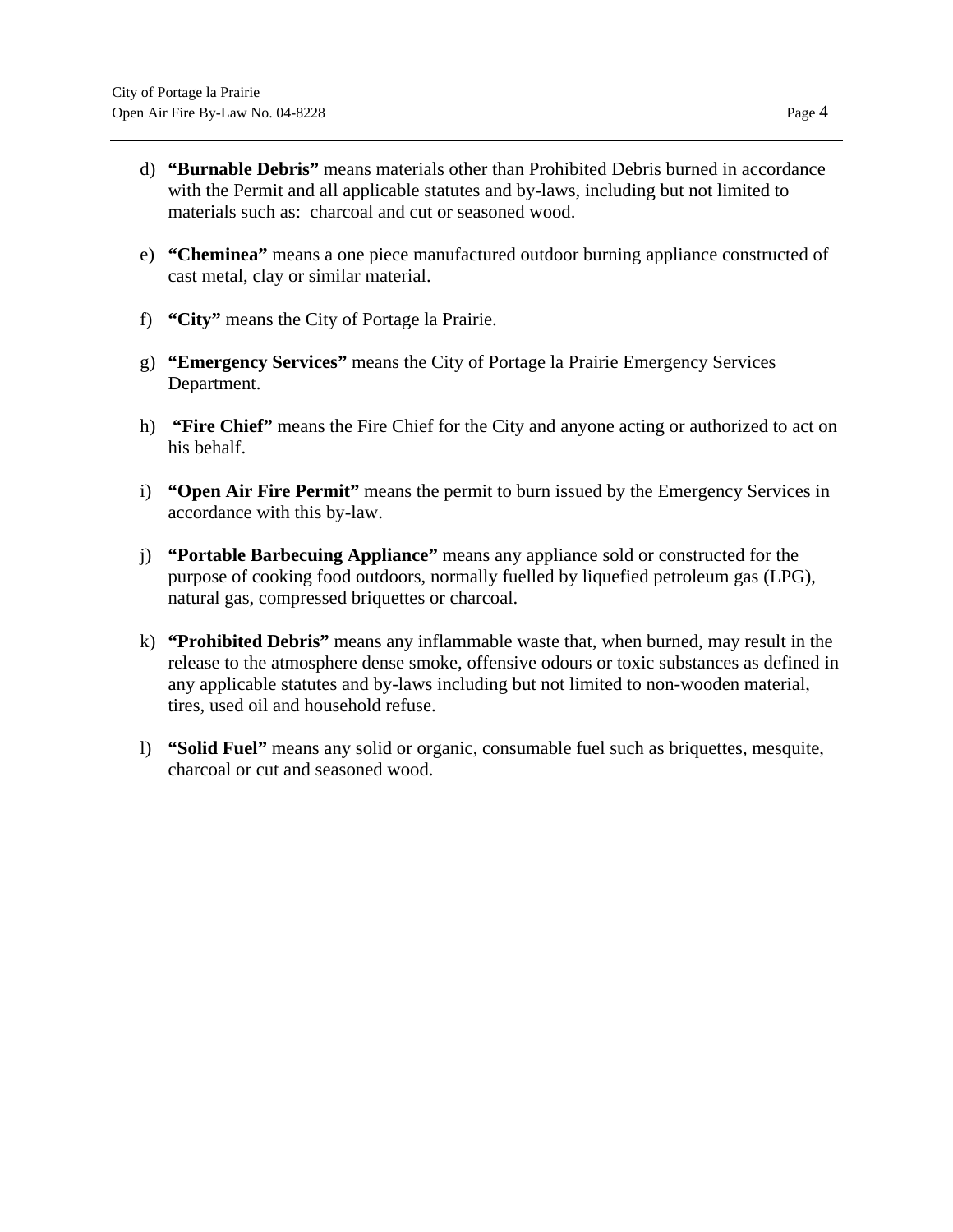## **PART 2 OPEN AIR FIRES PROHIBITED**

- 6. No person shall permit an open air fire or any other fire upon land owned, occupied, or under his or her control within the City, unless an applicable permit has been obtained and the provisions outlined on the permit are complied with.
- 7. It shall be an offence for any person to light, ignite, start, or allow or cause to be lighted, ignited or started, an open air fire without first having obtained the applicable permit to do so from the Fire Chief or his designate.

#### 8. **Exceptions:**

Notwithstanding Sections 6 and 7, a permit shall not be required under this by-law to conduct:

- a) the cooking of food using a Portable Barbecuing Appliance;
- b) burning in fireplaces in or attached to dwellings as provided by legislation;
- c) burning in City-owned campgrounds and parks where fireplaces, stoves and fire pits are provided by or approved by the City;
- d) burning by Emergency Services for the purpose of training;
- e) burning carried out by the Province under special circumstances, including the burning of Dutch Elm and other forestry material;
- f) controlled burning by the City at the location known as the "burn site".
- 9. A person to whom a permit has been so issued shall not leave the permitted fire unattended at any time while it is burning or smouldering and shall ensure that sufficient appliances and equipment to prevent the fire from getting beyond control, or causing damage, or becoming dangerous, are at the fire site.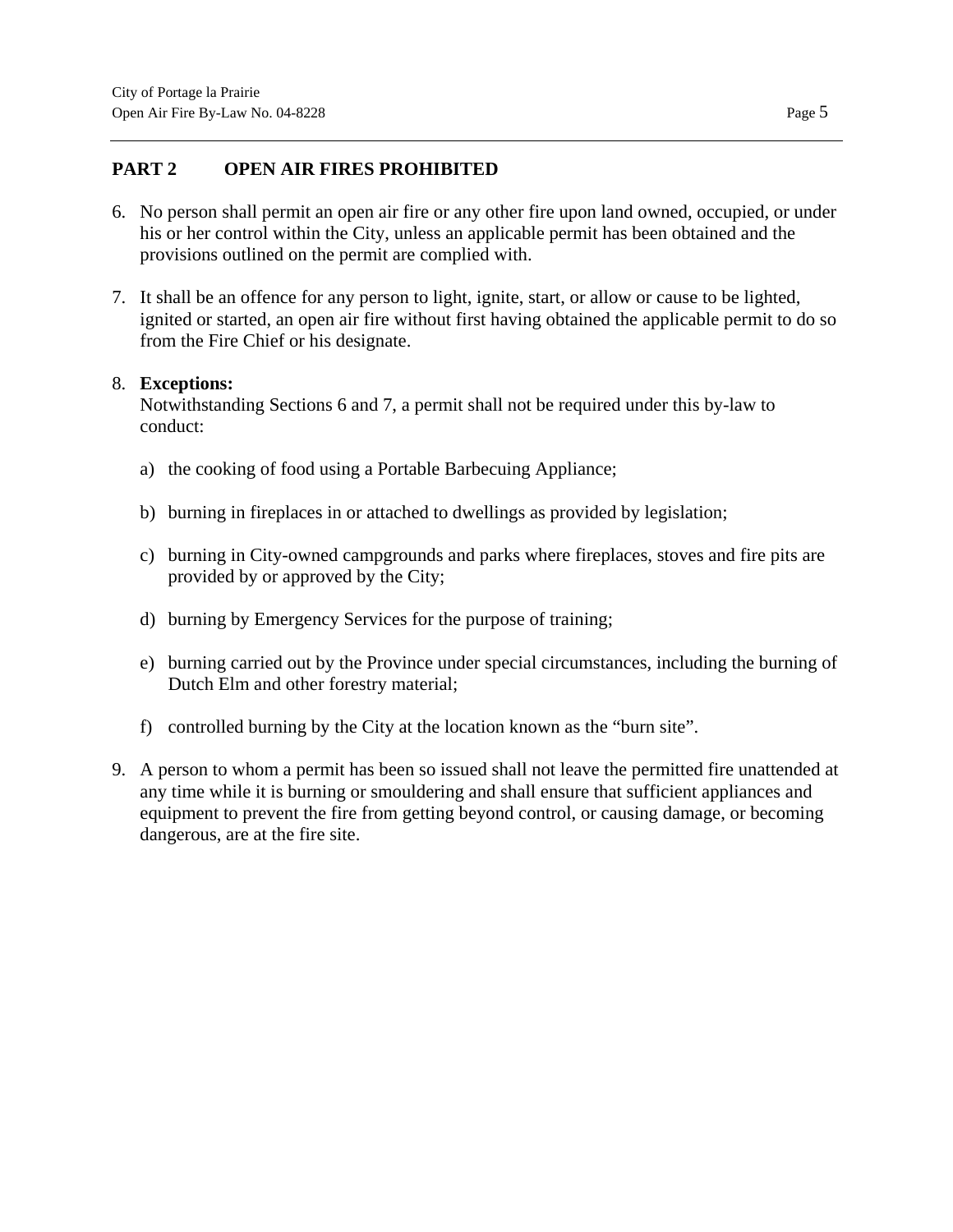## **PART 3 PROCEDURE TO OBTAIN A PERMIT**

#### 10. **Open Air Fire Permit:**

- a) Any person wishing to obtain an Open Air Fire Permit shall make application to the Fire Chief, or his designate, in the form attached hereto as Schedule "A", during the normal business hours of the Emergency Services.
- b) Each application for an Open Air Permit shall contain the following information:
	- i) the name and address of the applicant, and the name and address of the owner of the land on which the applicant proposes to set a fire;
	- ii) the type and description of material which the applicant proposes to burn;
	- iii) the period of time for which the permit is required;
	- iv) the precautions that will be taken by the applicant to ensure that the proposed fire remains under his or her control;
	- v) the signature of the applicant; and
	- vi) the written consent to the proposed fire by the owner of the land (if different from the applicant).
- c) Permits issued pursuant to this by-law are valid for such period of time as shall be determined and set by the Fire Chief or his designate and the permit shall have endorsed thereon the period of time for which the said permit is valid.
- d) The Fire Chief or his designate may extend the period of time that an Open Air Fire Permit is valid.

# 11. **Approved Outdoor Burning Appliance Permit:**

- a) Each application for an Approved Outdoor Burning Appliance Permit shall be made to the Fire Chief, or his designate, in the forms attached as Schedule B. Each application for an Approved Outdoor Appliance Permit shall contain the following information:
	- i) the name and address of the applicant, and the name and address of the owner of the land on which the applicant proposes to set up an approved outdoor burning appliance;
	- ii) the signature of the applicant; and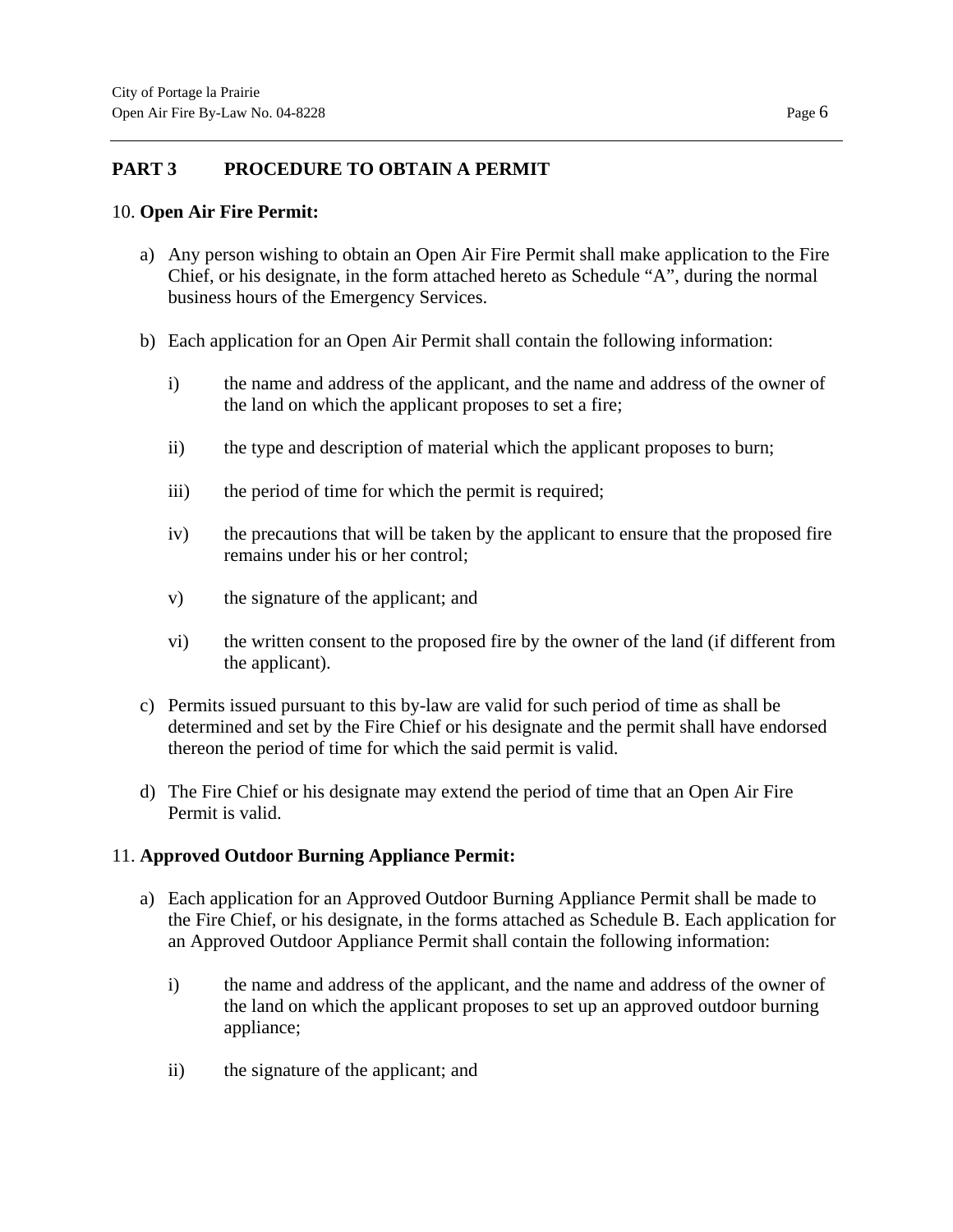- iii) the written consent to the proposed outdoor burning appliance by the owner of the land (if different from the applicant).
- b) If an existing fire pit or outdoor fireplace does not comply with the provisions set out in this bylaw for an Acceptable Fire Pit or Acceptable Fireplace respectively, the Fire Chief, or his designate, may issue a permit for continued use of the fire pit or fireplace if satisfied that the non-conforming fire pit or fireplace meets appropriate safety standards and the deficiencies do not create a risk of fire. If the existing fire pit or fireplace is considered unsafe or unacceptable, use of same must be stopped immediately and is prohibited.
- 12. Upon receipt of an application for a permit, the Fire Chief, or his designate, shall consider the permit application, and may, pursuant to the provisions of this by-law and the Manitoba Fire Code:
	- a) refuse to grant a Permit;
	- b) grant a Permit with or without terms and conditions as he/she deems appropriate,
	- c) determine that a permit is not required.
- 13. A permit shall not be transferable.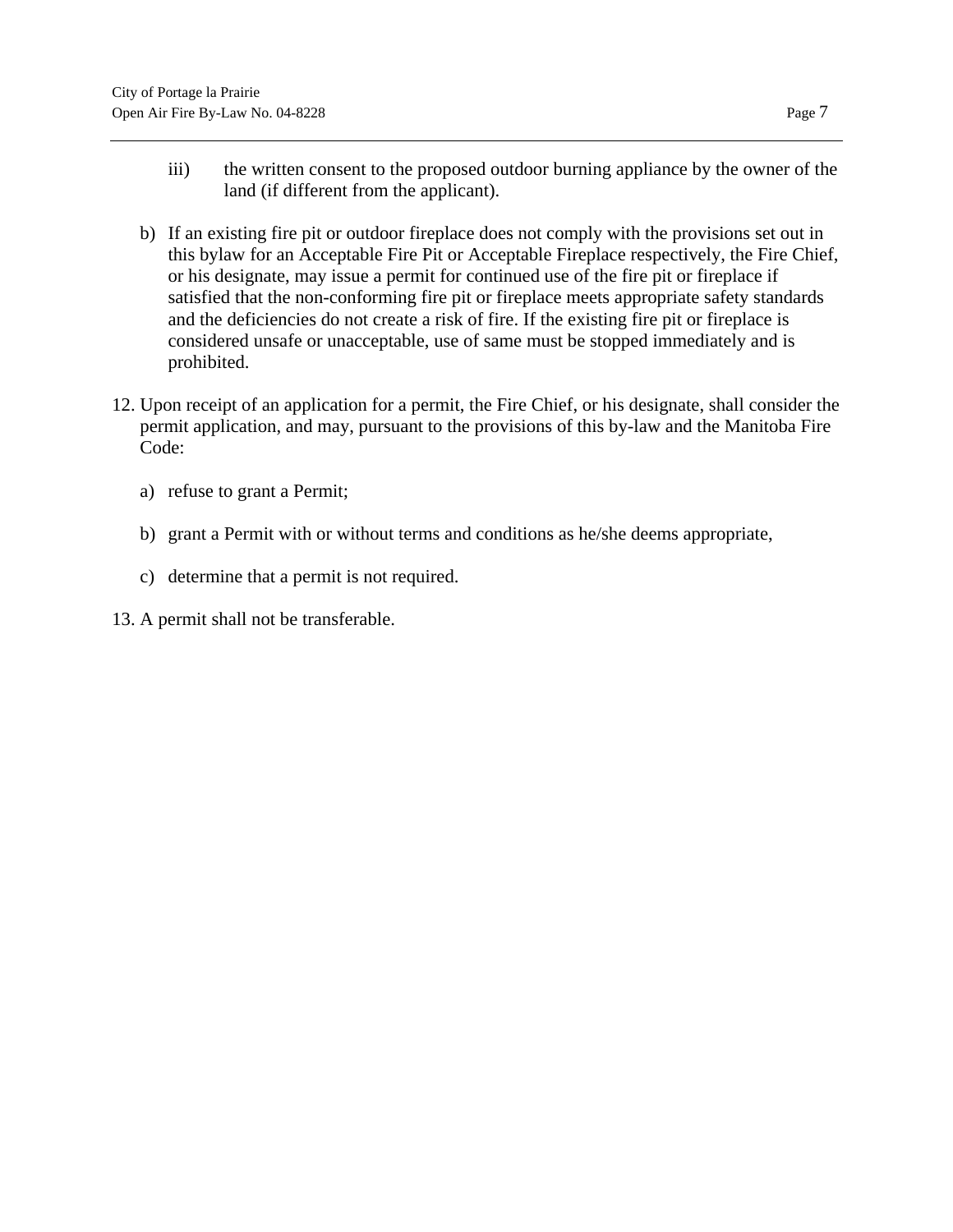# **PART 4 REGULATIONS**

#### 14. **General**

- a) Material which may be burned in an open fire as permitted under this by-law shall consist only of charcoal or cut, seasoned wood. The burning of the following material is prohibited:
	- i) rubbish;
	- ii) garden refuse, lawn clippings or leaves;
	- iii) manure;
	- iv) livestock or animal carcasses
	- v) any material classified as a dangerous good, and any material which, when burned, will generate black smoke or an offensive odour including insulation from electrical wiring or equipment, asphalt, roofing materials, hydrocarbons, plastics, rubber materials, creosote wood, or any similar material.
- b) Fires shall be reasonably supervised so as to prevent their spread.
- c) Fires shall not be set in windy conditions conducive to creating a running fire or a nuisance to another person.
- d) If, in the opinion of the Fire Chief, or his designate, smoke from a fire causes an unreasonable interference with the use and enjoyment of another person's property, the fire shall be extinguished immediately.
- e) The person to whom an Open Air Fire Permit is issued shall be responsible for any and all damages as a result of burning.
- f) Any fire permitted by this by-law shall be contained to a reasonable size so that the fire, or any embers, sparks or smoke emanating therefrom does not endanger any person or property or cause any objectionable effect on nearby property.
- g) The Fire Chief, or his designate, may direct that a fire in a fire pit be extinguished, or may extinguish a fire that in his opinion is a nuisance or a threat to public safety.

# 15. **Outdoor Burning Appliances**

a) The site of the burning and the receptacle shall be inspected and an Open Air Fire Permit and/or Approved Outdoor Appliance Permit obtained from Emergency Services.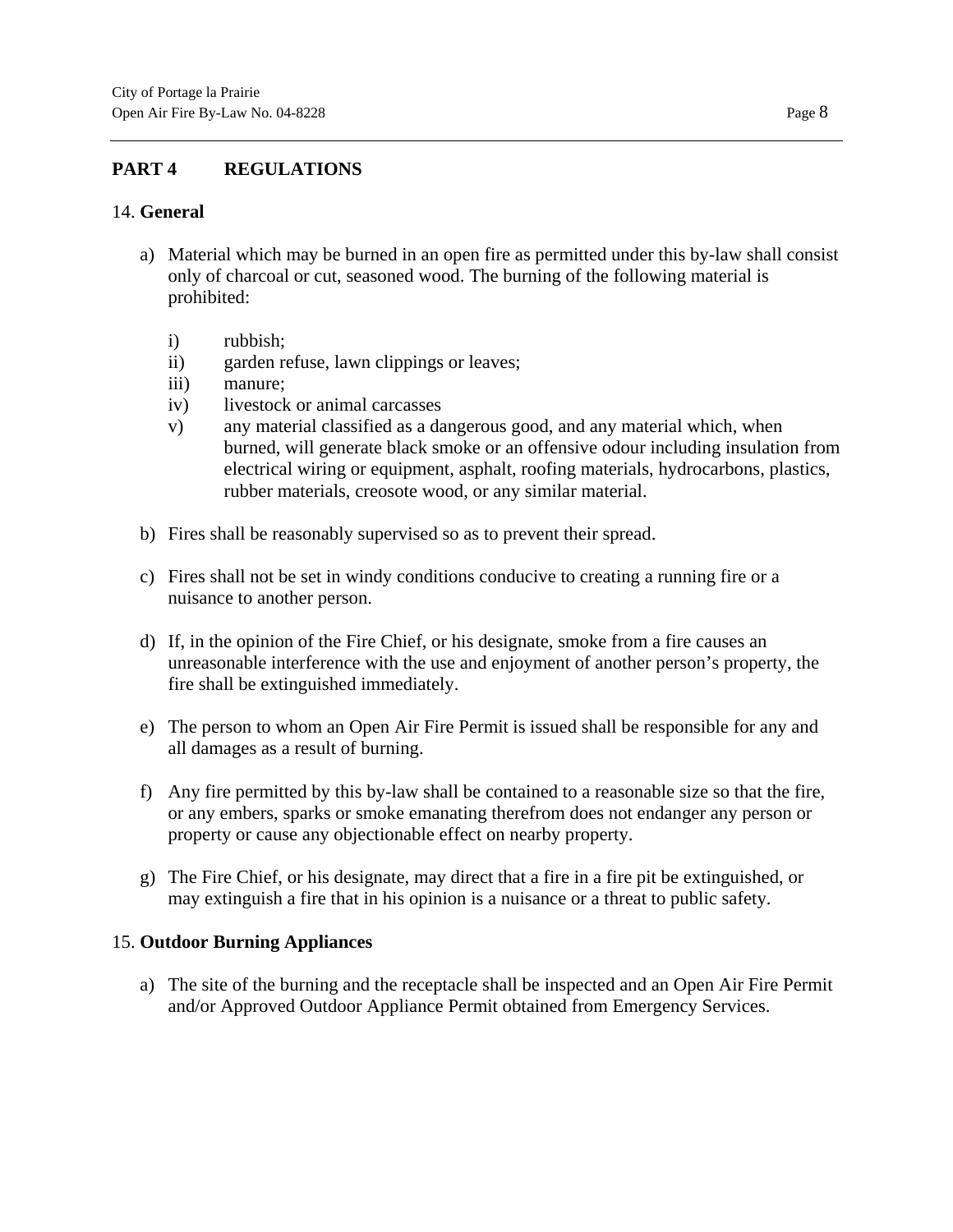- b) Acceptable fire pit fires shall not be set unless the following measures have been taken to limit their spread:
	- i) be limited to a diameter of 1 metre (40 inches) and be ringed with brick, stone, concrete, or heavy gauge metal;
	- ii) the brick, stone, concrete, or heavy gauge metal shall be separated from grass and any other vegetation by a distance of at least 40 cm (16 inches) by means of clean earth, sand, gravel or other non-combustible medium;
	- iii) a receptacle must be covered with a heavy gauge metal screen with openings not exceeding 1.25 cm (.5 inches); and
	- iv) the fire shall be located on private property, a distance of at least 3 metres (10 feet) from any property line, building or other combustible structure.
- c) Any Cheminea or portable fireplace/stove used as an outdoor burning appliance must be an acceptable manufactured burning appliance and subject to the following provisions:
	- i) shall not be used on apartment balconies;
	- ii) shall not be used indoors;
	- iii) may be used on a non-combustible surface such as earth, concrete, stone, etc.;
	- iv) shall not be used on wooden decks unless located 3 metres (10 feet) from any property line, building or other combustible structure and placed on a noncombustible surface extending 40 cm (16 inches) from the widest part of the appliance;
	- v) shall be separated from grass and other vegetation by a distance of at least 40 cm (16 inches) by means of earth, sand, gravel or other non-combustible medium;
	- vi) shall be located on private property a distance of at least 3 metres (10 feet) from any property line, building or other combustible structure; and
	- vii) shall have a spark arrestor mesh screen with openings no larger than 1.25 cm (.5) inches) and constructed of expanded metal (or equivalent non-combustible material) which shall be used to cover the fire pit opening in a manner sufficient to contain and reduce the hazards of airborne sparks.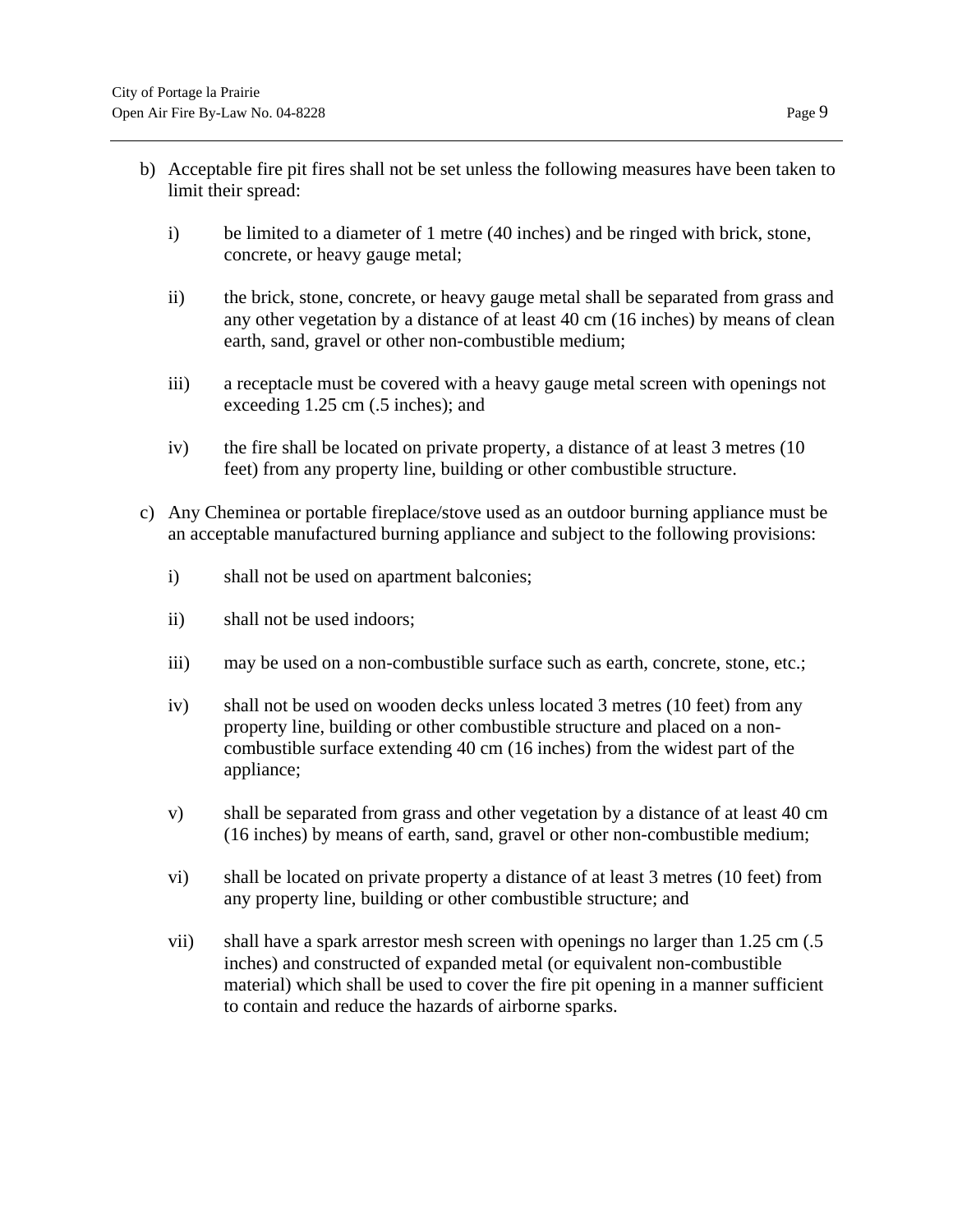- d) Every person who uses a barbecue or similar device shall:
	- i) use the barbecue in a reasonable and safe manner;
	- ii) keep the barbecue, when lit, at the manufacturer's recommended distance form all combustible materials or a minimum of 3 metres (10 feet);
	- iii) ensure that a portable grill or barbecue, when used on or near any building containing two or more dwelling units, shall be located on a firm base and be firmly anchored not less than 3 metres (10 feet) from any combustible structure;
	- iv) refrain from leaving the barbecue unattended when lit;
	- v) keep the barbecue in a reasonable state of repair;
	- vi) comply with all federal and provincial regulations governing the use and storage of propane cylinders. Propane cylinders must not be repaired, stored or contained within a building;
	- vii) ensure propane cylinders are shut off at the tank valve when not in use;
	- viii) ensure propane cylinders are connected and secured to the barbecue; and
	- ix) ensure propane cylinders are kept in an upright position at all times, including when the cylinders are in transit, in service, or in storage.
- e) When solid fuel appliances are used, provisions for the storage of ashes or hot coals is limited to approved receptacles.
- f) In addition to subsections (d) and (e) above, the following provisions apply, for the use of a barbecue or similar device on a balcony:
	- i) solid fuel barbecues or other similar cooking device shall not be used; and
	- ii) propane cylinders must not exceed the 20 pound size.
- g) Except for approved auxiliary-fuelled incinerators, no incinerator shall be constructed or installed.
- h) Burning barrels or other similar device for the burning of any household or yard refuse are prohibited.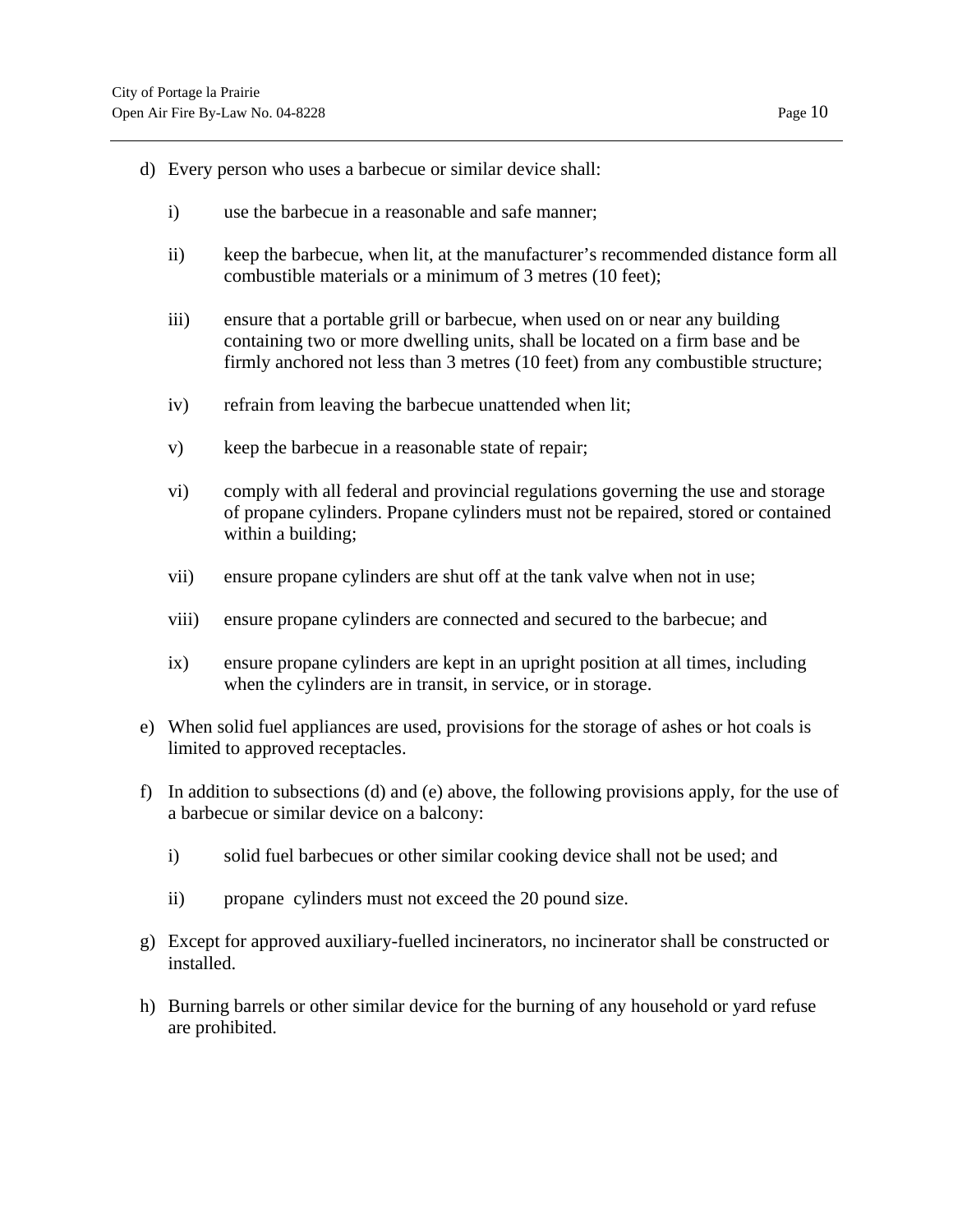## **PART 5 OFFENSES AND PENALTIES**

- 16. The Fire Chief or his designate may terminate, suspend or cancel a permit issued upon contravention of any provision of this by-law or the Manitoba Fire Code or any terms and conditions found on the permit.
- 17. Where a person:
	- a) fails to obtain a permit as required under this by-law; or
	- b) obtains a permit as provided for in this by-law but fails to follow the provisions of the bylaw and those conditions outlined on the permit; or
	- c) originally did not require a permit, but whose actions brought an open air fire under the requirement for a permit as defined herein; and a fire beyond the control of the person or other emergency results,

then such person shall be liable to pay all costs of all emergency response service incurred by Emergency Services, and the City shall be able to recover from such person all such costs as a debt owing to the municipality.

- 18. Any person who contravenes any provision of this by-law is guilty of an offence and is liable:
	- a) To a fine of not less than \$50.00 and not more than \$500.00, plus all applicable costs and penalties for the first offence;
	- b) To a fine of not less than \$100.00 and not more than \$1,000.00, or to imprisonment for not more than 30 days, or both, plus all applicable costs and penalties for the second offence and for each subsequent offence within 12 months of the first offence.

19. This by-law shall come into force the day following receipt of third reading.

DONE AND PASSED AS A BY-LAW OF THE CITY OF PORTAGE LA PRAIRIE BY COUNCIL THEREOF IN OPEN SESSION ASSEMBLED THIS  $9<sup>th</sup>$  DAY OF August, 2004.

> [orig signed by Mayor Ian MacKenzie] Mayor

> > [orig signed by Margaret Loewen] Manager of Administration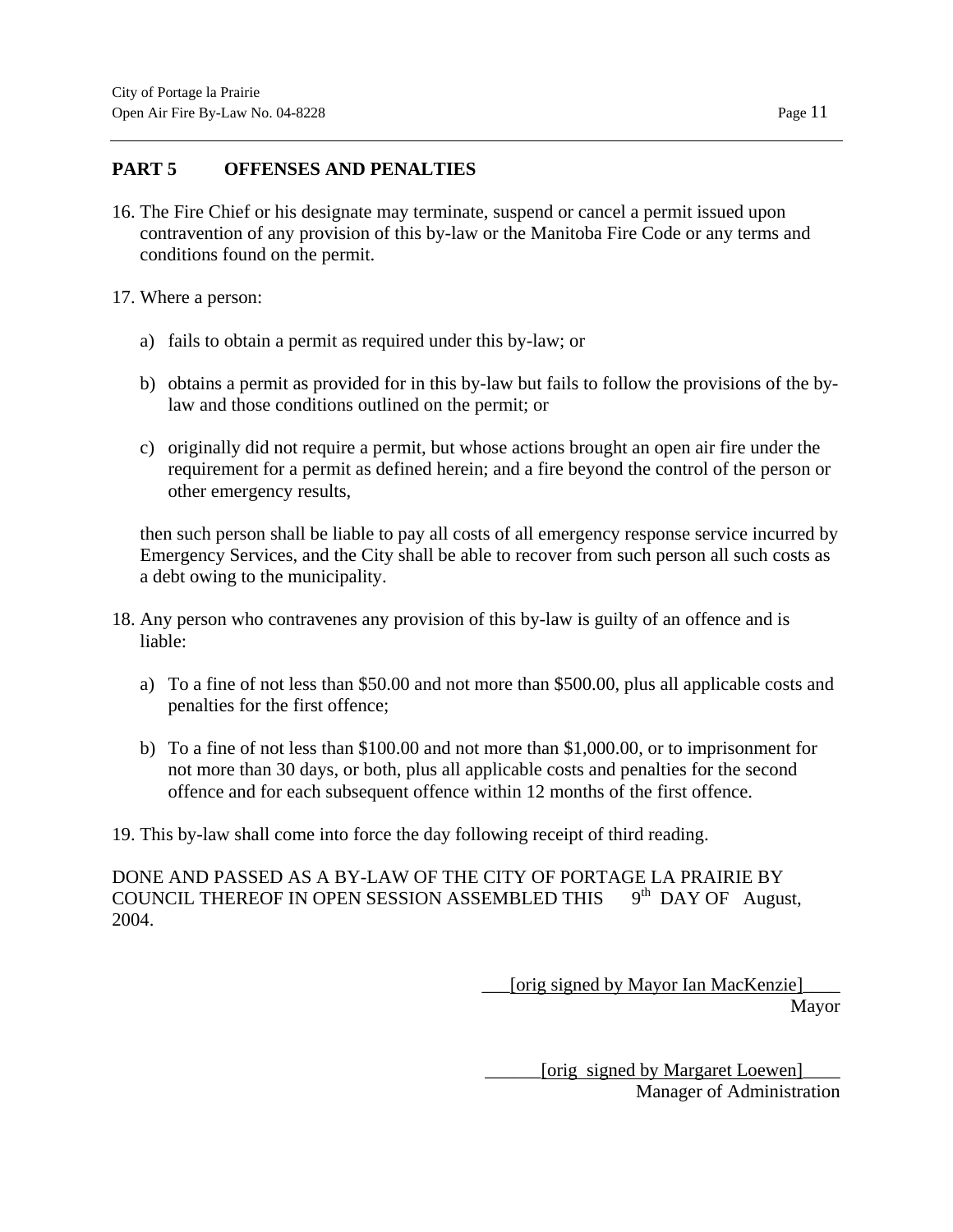| Read a first time this 26th                          | day of        | July | AD. 2004.       |
|------------------------------------------------------|---------------|------|-----------------|
| Read a second time this $9th$                        | day of August |      | , A.D. $2004$ . |
| Read a third and final time this $9th$ day of August |               |      | , A.D. $2004$ . |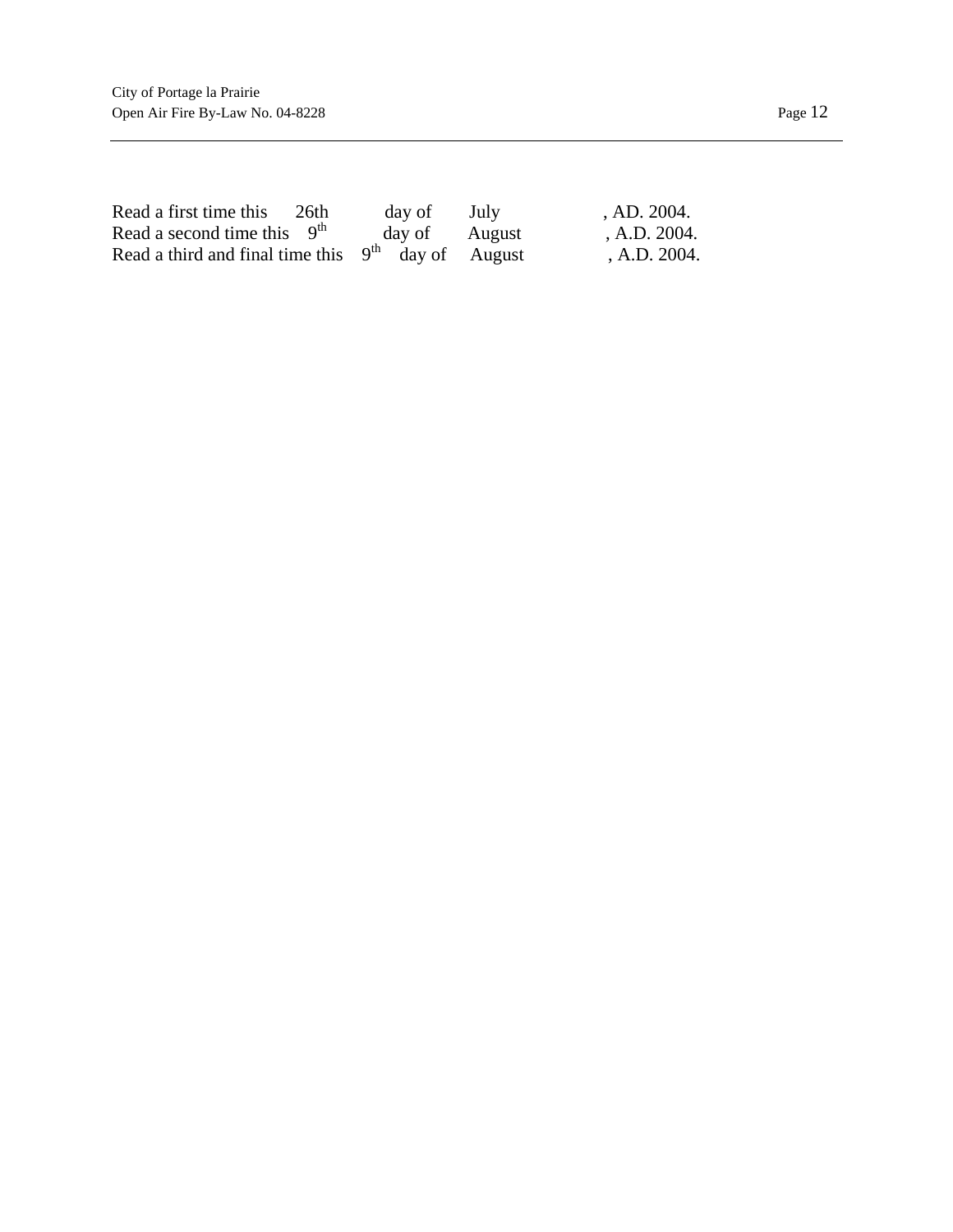## **Schedule "A"**

| <b>City of Portage la Prairie Emergency Services</b><br><b>OPEN AIR FIRE PERMIT APPLICATION</b>                                                                                                                                                                                                                                                                                                                                                                                                                                                                                                                                                                                                                                                                                                                                                                                                                                                  |                                                         |                                                                                                                |  |  |  |  |  |  |  |  |
|--------------------------------------------------------------------------------------------------------------------------------------------------------------------------------------------------------------------------------------------------------------------------------------------------------------------------------------------------------------------------------------------------------------------------------------------------------------------------------------------------------------------------------------------------------------------------------------------------------------------------------------------------------------------------------------------------------------------------------------------------------------------------------------------------------------------------------------------------------------------------------------------------------------------------------------------------|---------------------------------------------------------|----------------------------------------------------------------------------------------------------------------|--|--|--|--|--|--|--|--|
| Applicant's name and address:                                                                                                                                                                                                                                                                                                                                                                                                                                                                                                                                                                                                                                                                                                                                                                                                                                                                                                                    |                                                         | Owner's name and address (if different than applicant):                                                        |  |  |  |  |  |  |  |  |
|                                                                                                                                                                                                                                                                                                                                                                                                                                                                                                                                                                                                                                                                                                                                                                                                                                                                                                                                                  | Owner's consent (required if different than applicant): |                                                                                                                |  |  |  |  |  |  |  |  |
| Location of Proposed Burn:                                                                                                                                                                                                                                                                                                                                                                                                                                                                                                                                                                                                                                                                                                                                                                                                                                                                                                                       |                                                         |                                                                                                                |  |  |  |  |  |  |  |  |
| same as above, or                                                                                                                                                                                                                                                                                                                                                                                                                                                                                                                                                                                                                                                                                                                                                                                                                                                                                                                                |                                                         |                                                                                                                |  |  |  |  |  |  |  |  |
| Purpose of the Burn (include description of material to be burned):                                                                                                                                                                                                                                                                                                                                                                                                                                                                                                                                                                                                                                                                                                                                                                                                                                                                              |                                                         | Date(s) requested:                                                                                             |  |  |  |  |  |  |  |  |
| Permission may be granted provided the following<br>conditions are strictly adhered to. Any other<br>conditions will be listed on a separate page.<br>That the Portage la Prairie Emergency<br>1.<br>Services Department is contacted at 239-8340<br>PRIOR to starting the burn, and then again<br>AFTER the burn is completed.<br>That the fire is supervised at all times (day or<br>2.<br>night)<br>That the direction of the smoke will not be a<br>3.<br>nuisance to the neighbours or hamper vehicle<br>travel.<br>That the permit holder is fully responsible for<br>4.<br>any damage or injuries resulting from this fire.<br>This permit is valid only for the dates listed above. Any other burning voids this permit. Failure to comply with<br>the above requirements renders the applicant liable under the National Fire Code of Canada and/or the penalty<br>clause of the City of Portage la Prairie by-laws pertaining thereto. |                                                         | What precautions will be taken to ensure that the<br>proposed fire remains under the control of the applicant? |  |  |  |  |  |  |  |  |
| Applicant's signature:                                                                                                                                                                                                                                                                                                                                                                                                                                                                                                                                                                                                                                                                                                                                                                                                                                                                                                                           | Date:                                                   |                                                                                                                |  |  |  |  |  |  |  |  |
| Approved by City of Portage la Prairie Emergency Services:                                                                                                                                                                                                                                                                                                                                                                                                                                                                                                                                                                                                                                                                                                                                                                                                                                                                                       | Date                                                    |                                                                                                                |  |  |  |  |  |  |  |  |
|                                                                                                                                                                                                                                                                                                                                                                                                                                                                                                                                                                                                                                                                                                                                                                                                                                                                                                                                                  |                                                         |                                                                                                                |  |  |  |  |  |  |  |  |
| Original to File<br>Copy to Applicant                                                                                                                                                                                                                                                                                                                                                                                                                                                                                                                                                                                                                                                                                                                                                                                                                                                                                                            |                                                         |                                                                                                                |  |  |  |  |  |  |  |  |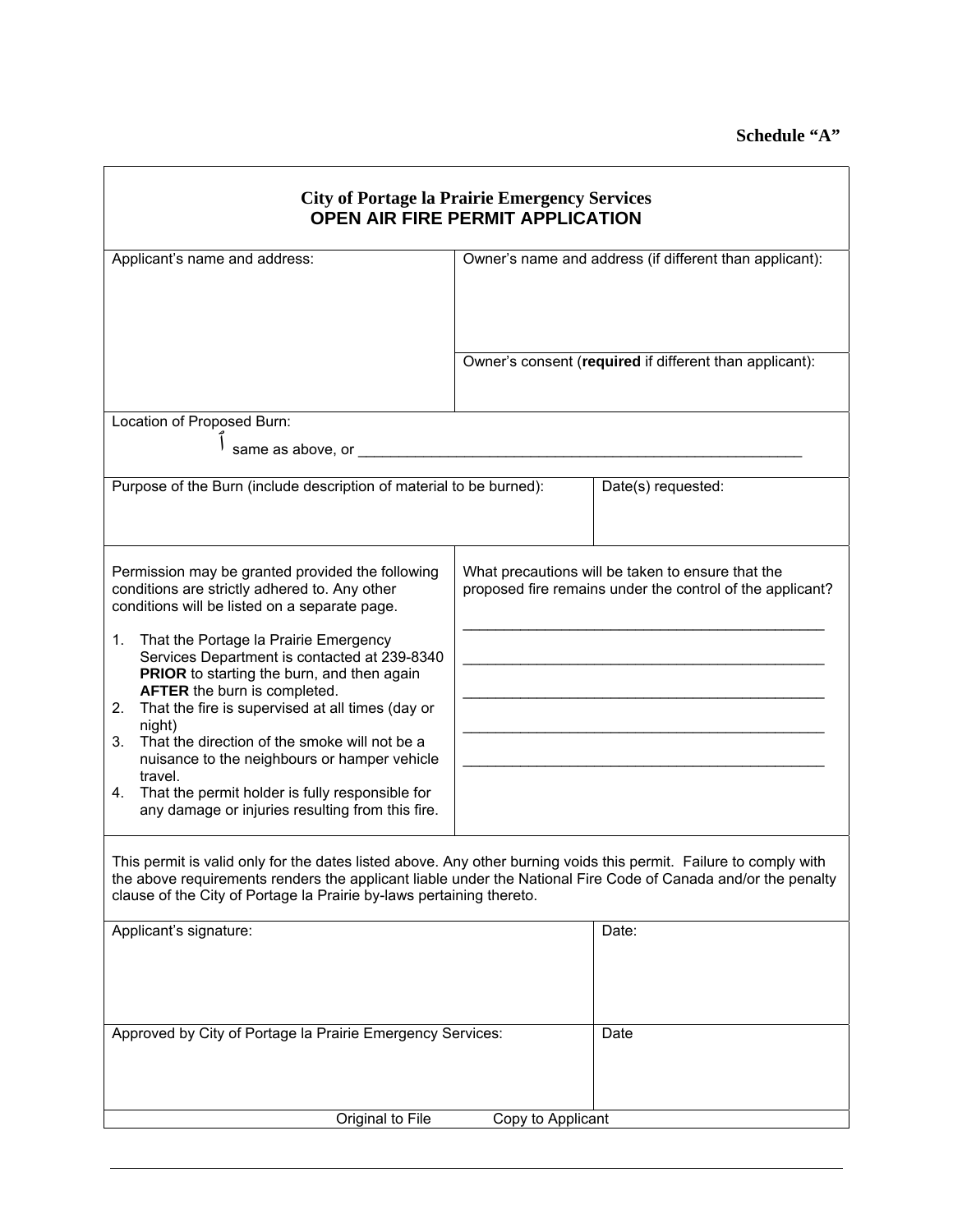|                                                                                                         | <b>City of Portage la Prairie Emergency Services</b><br><b>APPROVED OUTDOOR BURNING APPLIANCE PERMIT</b>                                                                                                                                                                                                                                                                      |
|---------------------------------------------------------------------------------------------------------|-------------------------------------------------------------------------------------------------------------------------------------------------------------------------------------------------------------------------------------------------------------------------------------------------------------------------------------------------------------------------------|
| Applicant's name and address:                                                                           | Owner's name and address (if different than applicant):                                                                                                                                                                                                                                                                                                                       |
|                                                                                                         | Owner's consent (required if different from applicant):                                                                                                                                                                                                                                                                                                                       |
| <b>Type of Outdoor Fire Installation:</b>                                                               |                                                                                                                                                                                                                                                                                                                                                                               |
| <b>Fire Pit</b>                                                                                         | Stationary Built-in BBQ<br>Stove                                                                                                                                                                                                                                                                                                                                              |
| <b>Outdoor Fireplace</b>                                                                                | Portable Outdoor Fireplace                                                                                                                                                                                                                                                                                                                                                    |
|                                                                                                         |                                                                                                                                                                                                                                                                                                                                                                               |
| <b>Type of Construction:</b>                                                                            |                                                                                                                                                                                                                                                                                                                                                                               |
| Concrete<br>Masonry<br><b>Brick</b>                                                                     | <b>Heavy Gauge Metal</b>                                                                                                                                                                                                                                                                                                                                                      |
| <b>Utility Companies Contacted for Line Locations:</b>                                                  |                                                                                                                                                                                                                                                                                                                                                                               |
| Hydro<br><b>Natural Gas</b><br>Telephone                                                                | Cable TV                                                                                                                                                                                                                                                                                                                                                                      |
| Burning Appliance.                                                                                      | I, the above applicant, have read and understand the Design Guidelines, Use and Safety Considerations in the attached<br>pages of this form and declare my installation of the above-noted Outdoor Burning Appliance is in compliance with the<br>Guidelines. I further accept any and all responsibility and liability for damages that may occur from the use of my Outdoor |
| Applicant's signature:                                                                                  | Date:                                                                                                                                                                                                                                                                                                                                                                         |
| Pursuant to the provisions of the City of Portage la Prairie Open Air Fire By-Law, this application is: |                                                                                                                                                                                                                                                                                                                                                                               |
| Approved with Conditions<br>Approved                                                                    | Not Required<br>Denied                                                                                                                                                                                                                                                                                                                                                        |
| Approved by City of Portage la Prairie Emergency Services:                                              | Date                                                                                                                                                                                                                                                                                                                                                                          |
| Original to File                                                                                        | Copy to Applicant                                                                                                                                                                                                                                                                                                                                                             |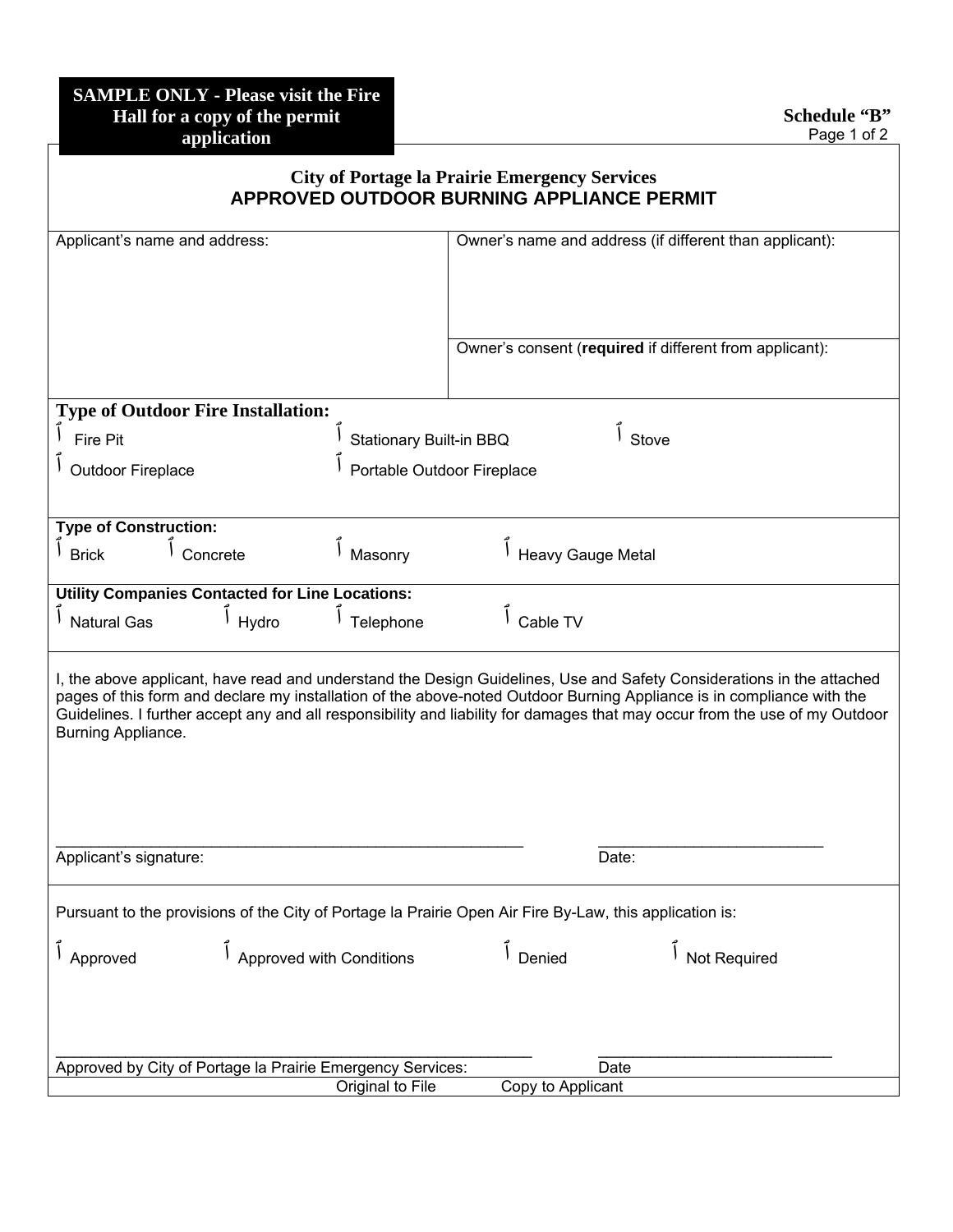**Schedule "B"** Page 2 of 2

### **City of Portage la Prairie Emergency Services APPROVED OUTDOOR BURNING APPLIANCE PERMIT**

ADDRESS OF OUTDOOR FIRE APPLIANCE \_\_\_\_\_\_\_\_\_\_\_\_\_\_\_\_\_\_\_\_\_\_\_\_\_\_\_\_\_\_\_\_\_\_\_\_\_\_\_

APPLICANT'S NAME (PLEASE PRINT) \_\_\_\_\_\_\_\_\_\_\_\_\_\_\_\_\_\_\_\_\_\_ PHONE # \_\_\_\_\_\_\_\_\_\_\_\_\_

DRAW A SKETCH OF AREA OF YARD WHERE APPLIANCE IS LOCATED (INCLUDE BUILDING, TREES. PLAY STRUCTURE, ETC.)

Portage la Prairie Emergency Services assumes no responsibility for any burning or consequence of burning. The owner is responsible for any or all damages as a result of burning. The owner may be required to extinguish the fire at any time if it causes unreasonable interference with the use and enjoyment of other person's property.

APPLICANT'S SIGNATURE \_\_\_\_\_\_\_\_\_\_\_\_\_\_\_\_\_\_\_\_\_\_\_\_\_\_\_\_\_\_\_\_\_\_\_\_\_\_\_\_\_\_\_\_\_\_\_\_\_\_\_\_\_

OFFICER IN CHARGE: \_\_\_\_\_\_\_\_\_\_\_\_\_\_\_\_\_\_\_\_\_\_\_\_\_\_\_\_\_\_\_\_\_\_\_\_\_ DATE: \_\_\_\_\_\_\_\_\_\_\_\_\_

Acceptance of Outdoor Fire Appliance

Original to File Copy to Applicant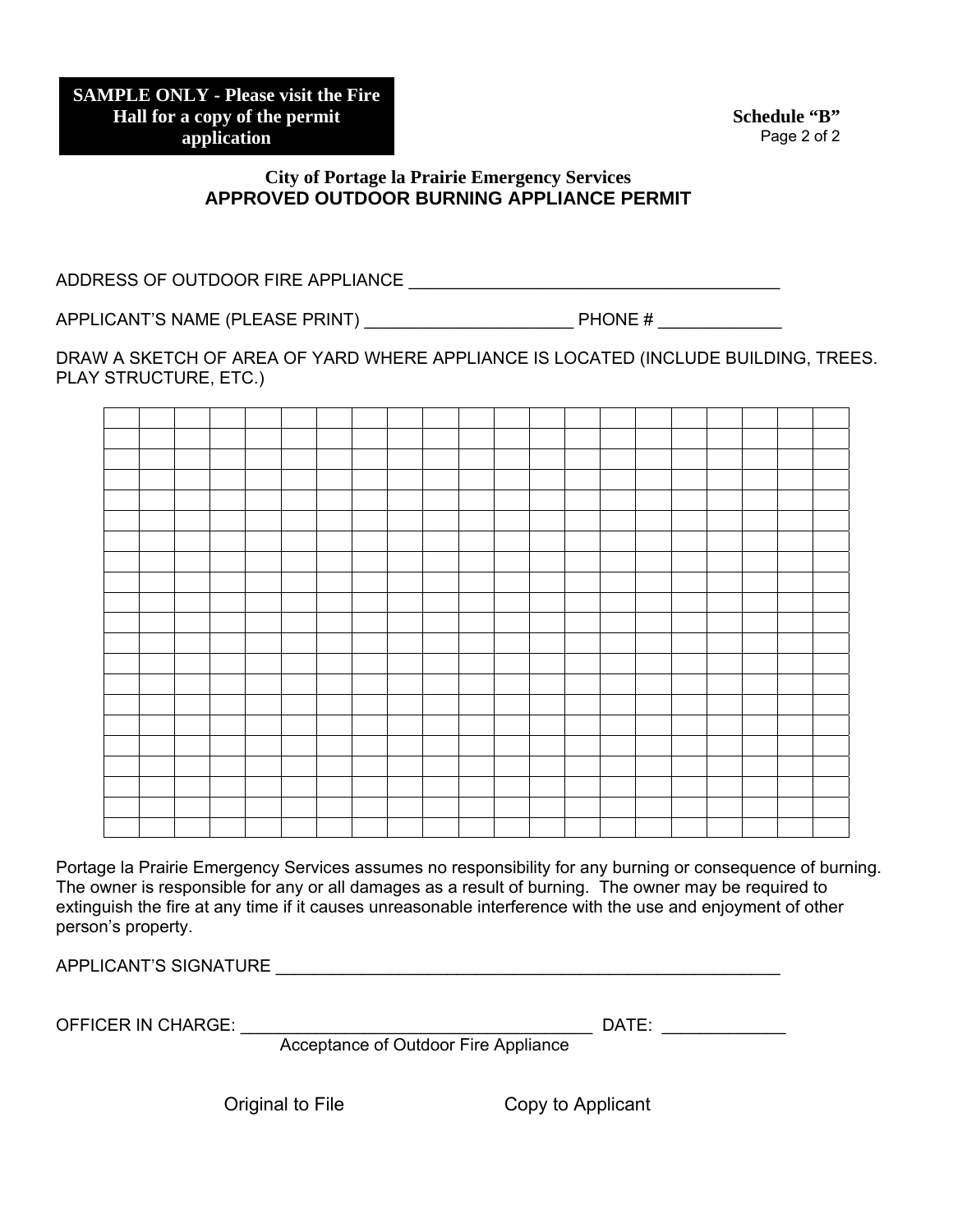## **OPEN FIRES**

### **General Requirements:**

- 1. Material which may be burned shall consist only of charcoal or cut, seasoned wood. The burning of the following material is prohibited:
	- rubbish;
	- garden refuse, lawn clippings or leaves
	- manure:
	- livestock or animal carcasses:
	- any material classified as a dangerous good and any material which, when burned, will generate black smoke or an offensive odour including insulation from electrical wiring or equipment asphalt roofing materials, hydrocarbons, plastics, rubber materials, creosote wood or any similar material.
- 2. Fires shall be reasonably supervised so as to prevent their spread.
- 3. Fires shall not be set in windy conditions conducive to creating a running fire or a nuisance to another person.
- 4. If smoke from a fire causes an unreasonable interference with the use and enjoyment of another person's property, the fire shall be extinguished immediately.
- 5. The person to whom the permit is issued is responsible for any or all damages as a result of burning.
- 6. Any fire permitted by this by-law shall be contained to a reasonable size so that the fire, or any embers, sparks or smoke emanating therefrom do not endanger any person or property or cause any objectionable effect on nearby property.

# **Open Air Fires (Specific Burn)**

- 1. It shall be an offence for any person to light, ignite or start or allow or cause to be lighted, ignited or started a fire of any kind whatsoever in the open air without first having obtained the applicable permit to do so from the Fire Chief or designate.
- 2. A person to whom a permit has been so issued hereunder shall not leave the permitted fire unattended at any time while it is burning or smouldering and shall ensure that sufficient appliances and equipment to prevent the fire from getting beyond control or causing damage or becoming dangerous are at the fire site.
- 3. Notwithstanding subsection (a), no permit shall be required to light, ignite, or start or allow or cause to be lighted, ignited, or started a small contained fire in a barbecue, grill, or similar device used to cook food.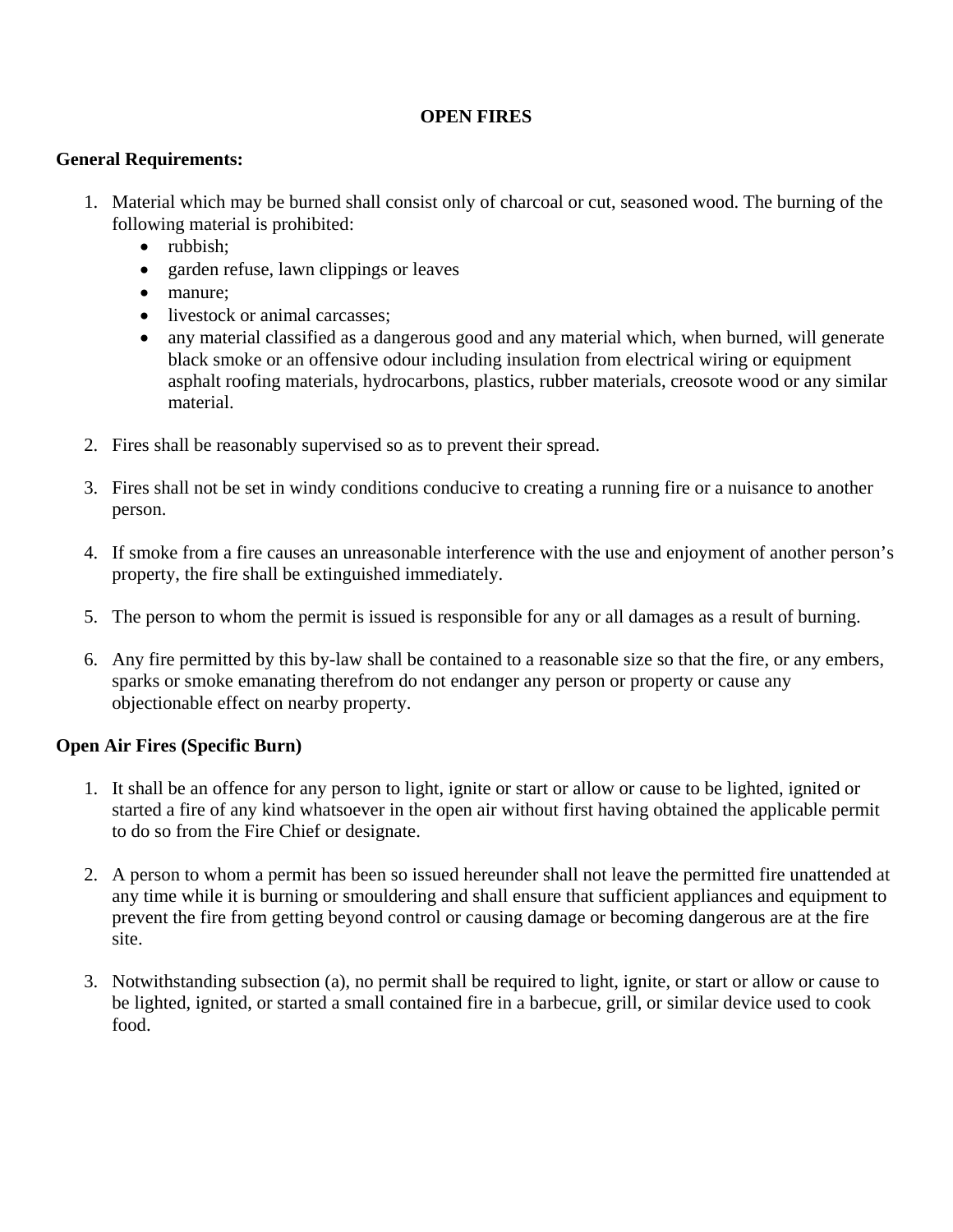## **Fire Pits and Outdoor Burning Appliances**

The site of the burning and the receptacle shall be inspected and a permit (Open Air Fire Permit or Approved Outdoor Appliance Permit) obtained from the Portage la Prairie Emergency Services.

### 1. **Fire Pits**

Acceptable fire pit fires shall not be set unless the following measures are taken to limit their spread:

- a) Be limited to a diameter of 1 metre (40 inches) and be ringed with brick, stone or concrete;
- b) The brick, stone, or concrete shall be separated from grass and any other vegetation b a distance of at least 40 cm (16 inches) by means of clean earth, sand, gravel or other non-combustible medium;
- c) A receptacle must be covered with a heavy gauge metal screen with openings not exceeding 1.25 cm (.5 inches); and
- d) The cooking fire shall be located on private property, a distance of at least 3 metres (10 feet) from any property line, building or other combustible structure.

The Fire Chief or designate may direct that a fire in a fire pit be extinguished, or may extinguish a fire that in his opinion is a nuisance or a threat to public safety.

### 2. **Cheminea and Portable Fireplaces/Stoves**

(MUST BE ACCEPTABLE MANUFACTURED BURNING APPLIANCES)

- a) Shall not be used on apartment balconies.
- b) Shall not be used indoors.
- c) May be used on a non-combustible surface such as earth, concrete, stone, etc.
- d) Shall not be used on wooden decks unless 3 meters (10 feet) from any property line, building or other combustible structure and placed on a non-combustible surface extending 40 cm (16 inches) from the widest part of the appliance.
- e) Shall be separated from grass and other dry vegetation by a distance of at least 40 cm (16 inches) by means of clean earth, sand, gravel or other non-combustible medium.
- f) Shall be located on private property a distance of at least 3 metres (10 feet) from any property line, building or other combustible structure.
- g) Shall have a spark arrestor mesh screen with openings no larger than 1.25 cm (.5 inches) and constructed of expanded metal (or equivalent non-combustible material) is used to cover the fire pit opening in a manner sufficient to contain and reduce the hazards of airborne sparks.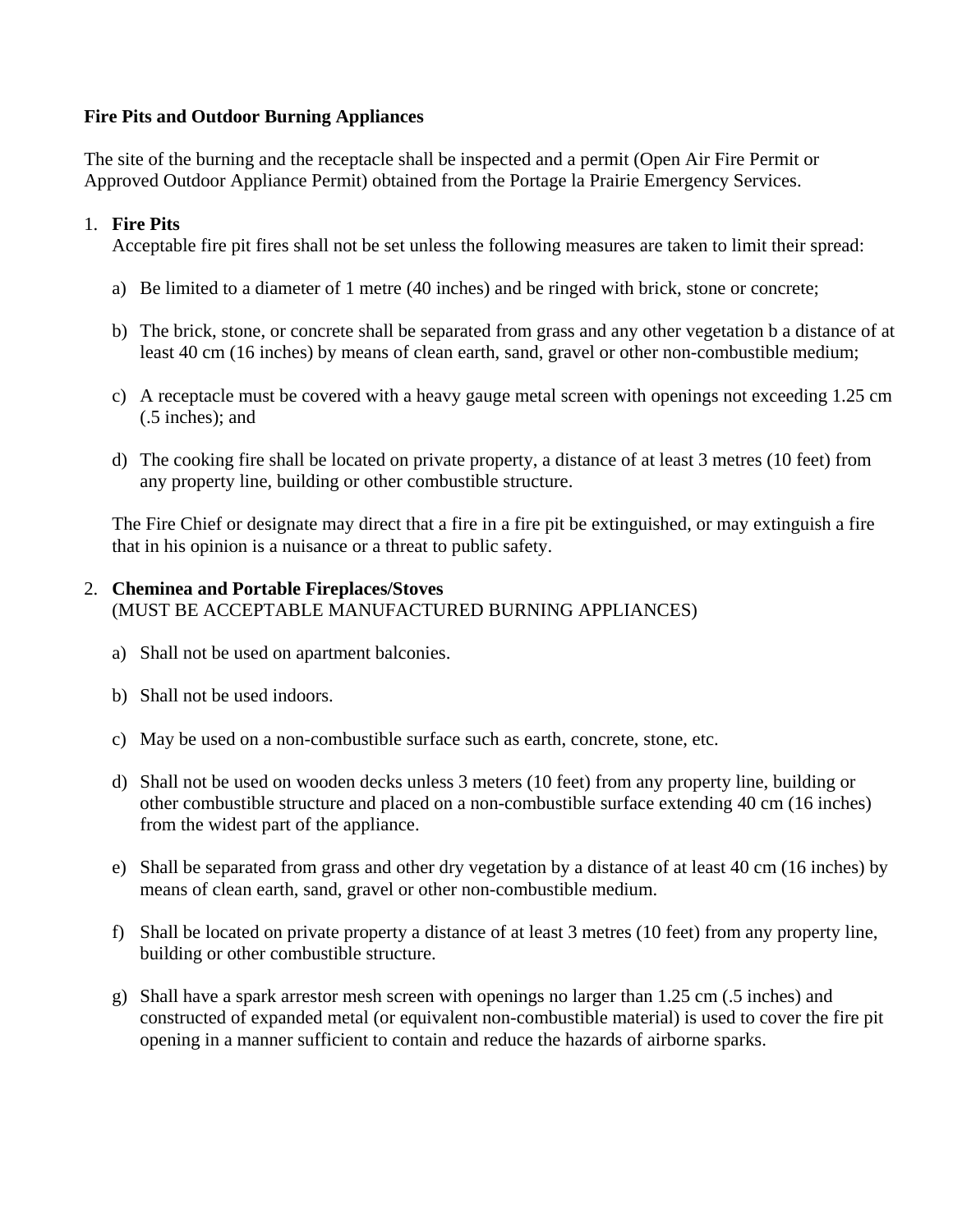## 3. **Barbecuing**

- a) Every person who uses a barbecue or similar device shall:
	- i) Use the barbecue in a reasonable and safe manner.
	- ii) Keep the barbecue, when lit, the manufacturer's recommended distance from all combustible materials or a minimum of 3 metres (10 feet).
	- iii) A portable grill or barbecue, when used on or near any building containing two (2) or more dwelling units, shall be located on a firm base and be firmly anchored not less than 3 metres (10 feet) from any combustible structure.
	- iv) Refrain from leaving the barbecue unattended, when lit.
	- v) Keep the barbecue in a reasonable state of repair.
	- vi) Comply with all federal and provincial regulations governing the use and storage of propane cylinders. Propane cylinders must not be repaired, stored or contained within a building.
	- vii) Propane cylinders shall be shut off at the tank valve when not in use.
	- viii) Propane cylinders shall be connected and secured to the barbecue.
	- ix) Propane cylinders shall be kept in an upright position at all times, including when the cylinders are in transit, in service or in storage.
- b) When solid fuel appliances are used, provisions for the storage of ashes or hot coals is limited to approved receptacles.
- c) In addition to the above requirements, if any person uses a barbecue or similar device on a balcony, the following provisions apply:
	- i) Solid fuel barbecues or similar cooking devices shall not be used;
	- ii) Propane cylinders must not exceed the 20 pound size.